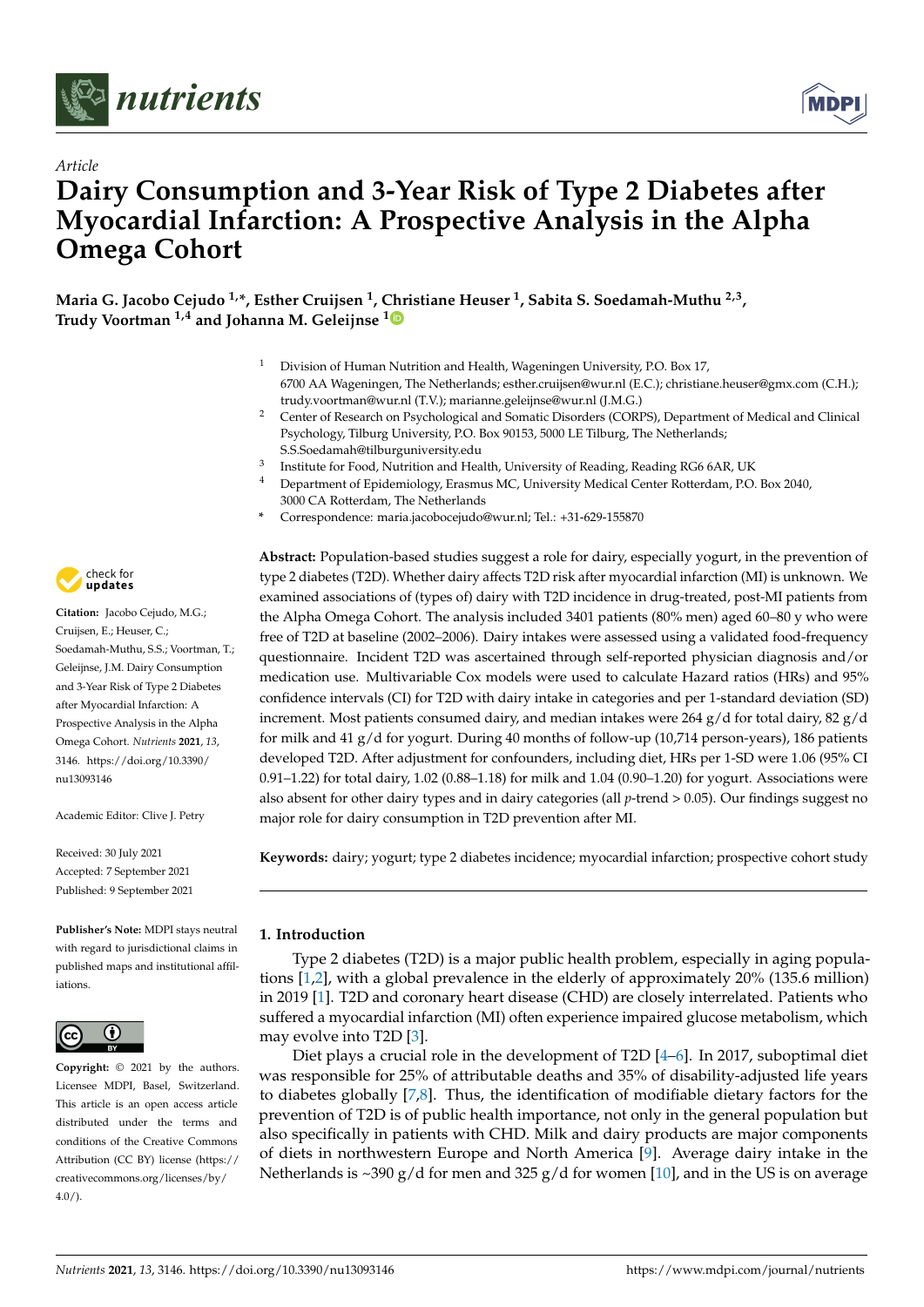1.5 cup-servings/d which equals around  $\sim$ 356 g/d of milk or equivalent portions of yogurt, cheese and other dairy products [\[9](#page-11-2)[,11\]](#page-11-4).

Dairy products constitute a heterogeneous group of foods with complex matrices of nutrients that include calcium, magnesium, potassium, vitamin D, proteins, different types of fatty acids, among others including added sodium, that can exert differential health effects [\[12,](#page-11-5)[13\]](#page-11-6). Dairy consumption could play a role in the prevention of T2D, which may depend on the type of dairy [\[14](#page-11-7)[–16\]](#page-11-8). Previous meta-analyses and systematic reviews of prospective cohort studies in generally healthy populations have shown that consumption of total dairy, low-fat dairy and especially yogurt, has been neutrally or weakly inversely associated with T2D incidence [\[15](#page-11-9)[–17\]](#page-11-10). Results for cheese and T2D risk differ depending on the studies included in the meta-analyses [\[14](#page-11-7)[–19\]](#page-11-11), while milk and other dairy products are generally neutrally associated with T2D risk.

In Dutch post-MI patients from the Alpha Omega Cohort, a healthy dietary pattern was associated with a ~30% lower mortality risk [\[20\]](#page-11-12), on top of cardiovascular drug treatment. In a more recent analysis in this cohort, yogurt consumption was inversely associated with cardiovascular mortality (HR: 0.96; 95% CI: 0.93 to 0.99, per 25 g/d) [\[21\]](#page-11-13). Whether dairy consumption affects the risk of T2D after MI is at present unknown. Therefore, we examined total dairy intake and a wide range of dairy products in relation to incident T2D during 40 months of follow-up in our cohort of post-MI patients of the Alpha Omega Cohort.

#### **2. Materials and Methods**

The Alpha Omega Cohort (AOC) emerged from the Alpha Omega Trial, a 3-y (40 months) intervention study of low doses of omega 3 fatty acids which did not affect major cardiovascular disease (CVD) events, as described in detail elsewhere [\[22](#page-11-14)[,23\]](#page-11-15). The cohort is registered at clinicaltrials.gov (ID NCT03192410; link: [https://clinicaltrials.gov/ct2/show/](https://clinicaltrials.gov/ct2/show/NCT03192410) [NCT03192410](https://clinicaltrials.gov/ct2/show/NCT03192410) accessed on 20 July 2021).

## *2.1. Study Design and Population*

The AOC is a prospective cohort study of 4837 drug-treated Dutch patients between 60–80 y at baseline (2002–2006), with a history of MI  $\leq$  10 y before study enrollment [\[22](#page-11-14)[,23\]](#page-11-15). Patients were recruited from 32 hospitals in the Netherlands. The study was approved by a central ethics committee at the Haga Hospital (Leyenburg, The Hague, The Netherlands), and by the ethics committees at each participating hospital. All patients provided written informed consent.

For the present study, we excluded patients with incomplete dietary data ( $n = 453$ ), implausible reported energy intakes (<600 or >6000 kcal/d for women and <800 or >8000 kcal/d for men, *n* = 19), and prevalent diabetes (*n* = 883) at baseline. We further excluded patients for which T2D incidence could not be assessed (no blood samples and no follow-up data on medication: *n* = 22), and patients who died during early follow-up (*n*= 59), of which 44% from CVD. Mortality risk during 3 year follow-up did not differ across categories of total dairy intake (1.8% for highest vs. 1.6% for lowest category). After exclusions, the analysis included 3401 patients (Supplemental Figure S1).

## *2.2. Dietary Assessment*

Self-reported dietary intake was assessed at baseline using a semi-quantitative 203-item food-frequency questionnaire (FFQ), which was an adapted and extended version of a previously validated and reproducible FFQ, specifically designed to estimate fatty acids and cholesterol intake [\[24,](#page-11-16)[25\]](#page-11-17). The Pearson's correlation coefficient for estimated energy intake was 0.83 for the FFQ compared to a dietary history measured over the same period [\[24\]](#page-11-16), and Spearman's correlation coefficients were 0.69 for cheese and 0.80 for milk, yogurt and custard combined, indicating high validity and reproducibility [\[25\]](#page-11-17). Patients were asked to report their habitual food intake in the previous month, including type of food, frequency, amount and preparation method if applicable. Dairy intake was covered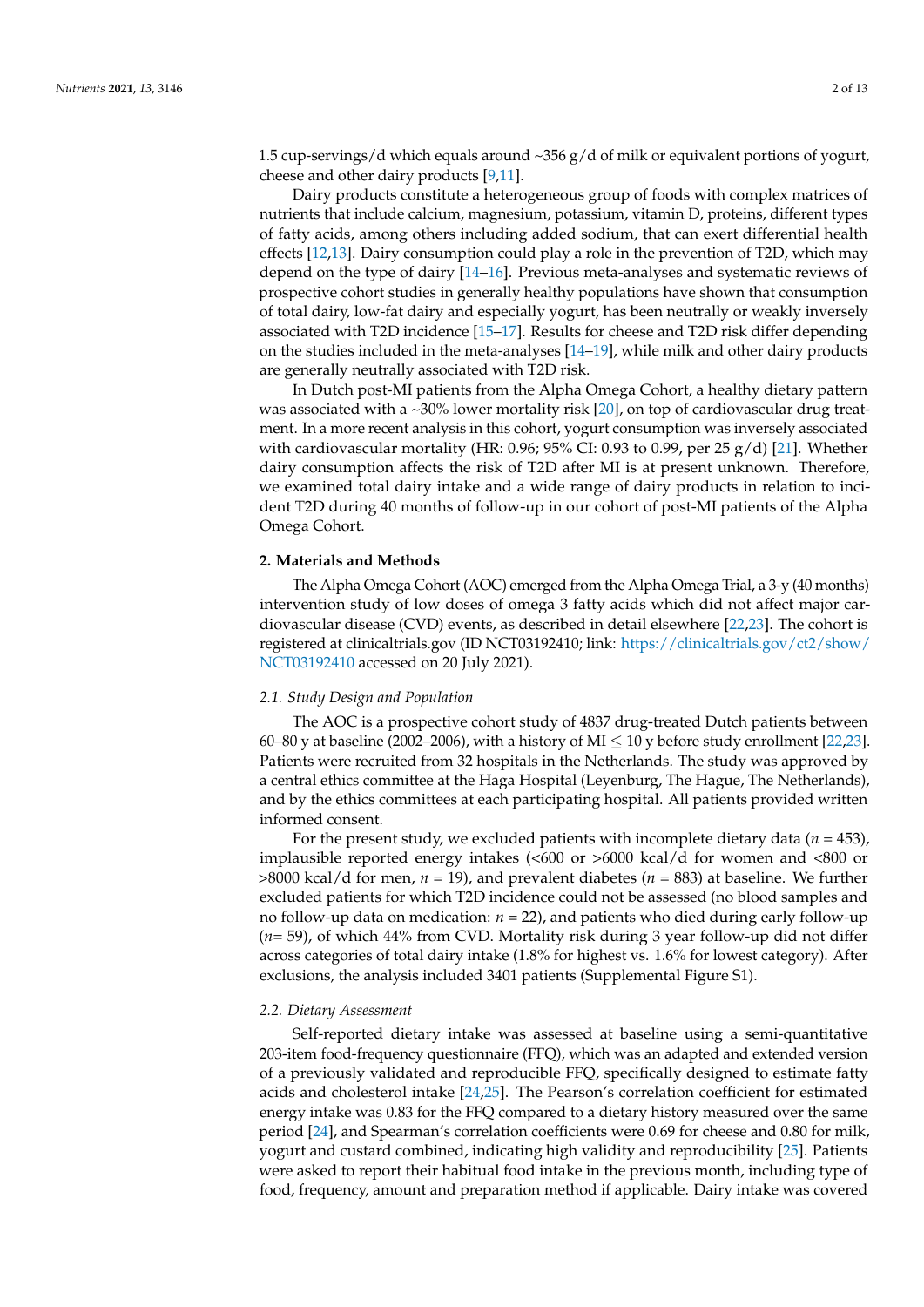by 42 items grouped by fat content. Intake of butter, milk and creamers from non-dairy sources, such as soy milk, were not included in this study. Dairy intake was estimated in  $g/d$ , and grouped by dairy type as follows: total dairy, total milk, low-fat milk, full-fat milk, hard cheese, total (plain) yogurt, low-fat yogurt, full-fat yogurt, total fermented dairy, liquid fermented dairy, (ice)-cream, and dairy desserts (Supplemental Table S1), as reported previously [\[21\]](#page-11-13). Daily intake of total energy (kcal/d) and nutrients  $(g/d)$  was calculated through linkage with the 2006 Dutch Food Composition Database (NEVO 2006) [\[26\]](#page-11-18). The year 2006 was chosen because this corresponded with the baseline dietary assessments (2002–2006).

# *2.3. Ascertainment of Incident Type 2 Diabetes*

Diabetes at baseline was defined based on WHO guidelines [\[27\]](#page-11-19): plasma glucose levels  $\geq$  7.0 mmol/L (126 mg/dL) in fasting conditions ( $\geq$ 4 h), or  $\geq$ 11.1 mmol/L (200 mg/dL) in non-fasting conditions, or having received the diagnosis from a physician (based on WHO guidelines), and/or taking antidiabetic drugs. New cases of T2D were ascertained based on a self-reported physician's diagnosis and/or start of antidiabetic medication use. T2D was assessed by telephone interviews at 12 and 24 months, or during examinations at 20 months (in a subsample of 810 participants), or 40 months, with a median (interquartile range: IQR) follow-up of 40 (37.0–41.0) months. For the cases in which the date of diagnosis or start of medication was not available, it was calculated as the midpoint between two interview dates (10% of cases) [\[28\]](#page-11-20). Since incident T2D during early follow-up (i.e., initial trial phase) was the main outcome for this study, prevalent cases of diabetes at baseline were excluded.

# *2.4. Data Collection on Risk Factors/Covariates*

At baseline, data were collected on demographic factors, lifestyle, medical history and current health status through questionnaires as previously described [\[23\]](#page-11-15). Educational level was assessed in three categories (low, intermediate and high education). Smoking status was assessed in three categories (never, former or current). Physical activity was assessed with the Physical Activity Scale for the Elderly [\[29\]](#page-11-21), and patients were categorized according to the number of days per week of at least 30 min of moderate and/or vigorous leisure activity (>3 metabolic equivalents (METs)) as follows: low ( $\leq$ 3 METs), intermediate ( $>3$  METs) 1 to  $<5$  days/week, and high ( $>3$  METs)  $\geq$  5 days/week. Alcohol consumption was estimated from the FFQ in  $g/d$  and was categorized into: abstainers, light (>0– $\leq$ 10 for males or  $>0$ – $\leq$ 5 for females), moderate ( $>10$ – $\leq$ 30 for males or  $>5$ – $\leq$ 15 for females) and heavy  $(>30$  for males or  $>15$  for females). Body weight  $(kg)$  and height  $(cm)$  were measured with the subject wearing light indoor clothing without shoes, and the body mass index (BMI, kg/m<sup>2</sup>) was computed. Obesity was defined as BMI  $\geq$  30 kg/m2. Waist circumference (cm) was measured at the midpoint between the bottom rib and the top of the hipbone.

Blood pressure was measured twice using an automated device (Omron HEM-711), and the average of the two measurements was reported. Medication use was self-reported and coded according to the Anatomical Therapeutic Chemical Classification System (ATC) [\[30\]](#page-11-22). ATC codes were C02, C03, C07, C08 and C09 for antihypertensive drugs, C10 for lipid-modifying drugs including statins (C10AA), and A10 for antidiabetic drugs. Blood lipids and glucose levels were measured in an autoanalyzer Hitachi 912 (Roche Diagnostics, Basel, Switzerland) using standard kits. Family history of T2D was considered present when patients reported at least one parent having T2D. Hypertension was considered as use of antihypertensive drugs or either systolic blood pressure  $\geq 140$  mm/Hg or diastolic blood pressure  $\geq 90$  mm/Hg. Hypercholesterolemia was considered as use of lipid-lowering drugs or total serum cholesterol levels  $\geq$  5 mmol/L.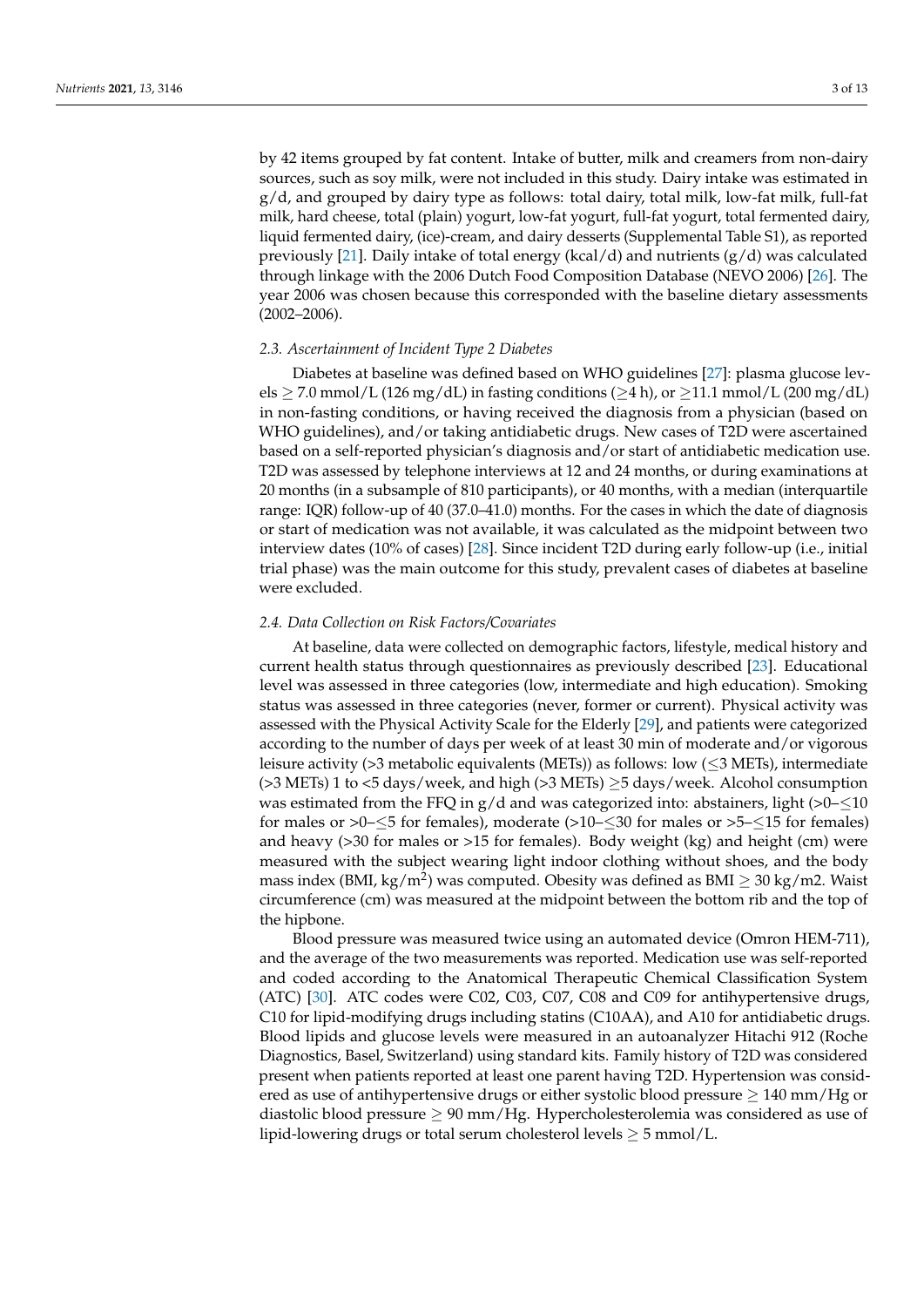## *2.5. Statistical Analysis*

Missing data (all assumed to be at random) were imputed using age and sex specific medians for BMI ( $n = 4$ ), and using age and sex specific mode for the categorical covariates physical activity (*n* = 17), smoking status (*n* = 1), family history of diabetes (*n* = 11), and educational level  $(n = 15)$ . Dairy intakes were adjusted for total energy intake with the residual method [\[31\]](#page-11-23), and standardized to the study population's mean energy intake of 1946 kcal/d. Baseline characteristics of patients are presented for the total population and across categories of energy-adjusted total milk intake (the most consumed type of dairy), as mean ± SD for normally distributed data, median (IQR) for skewed data and % (*n*) for categorical data.

Cox proportional hazards regression models were used to obtain Hazard Ratios (HRs) with 95% confidence intervals (95% CIs) for incident T2D across categories of types of dairy, using the lowest category of consumption as the reference. The following categories of dairy (types) intake in  $g/d$  were used: total dairy (<200, >200–<400, >400), total milk (<50,  $≥$ 50–<150, and  $≥$ 150), low-fat milk (<50,  $≥$ 50–<150, and  $≥$ 150), hard cheese (<15,  $≥$ 15–<30, and  $\geq$ 30), total yogurt (<25,  $\geq$ 25– $\lt$ 50, and  $\geq$ 50), low-fat yogurt (<25,  $\geq$ 25– $\lt$ 50, and  $\geq$ 50), total fermented dairy (<50,  $\geq$ 50–<100, and  $\geq$ 100) and dairy desserts (<30,  $\geq$ 30–<60, and  $\geq$ 60). Full-fat milk, full-fat yogurt, liquid fermented dairy and (ice)-cream, for which intake was relatively low, were assessed dichotomously (any intake vs. no intake) without energy-adjustment. Hazard ratios for T2D per 1-standard deviation (SD) increment in types of dairy consumption  $(g/d)$ , were also calculated using energy-adjusted dairy intakes.

The proportional hazards assumption was confirmed visually using a log-minus-log plot of the survival time. Person-years were calculated from time of study enrolment to date of T2D incidence, death, lost to follow-up or end of the follow-up period (through November 2009), whichever came first.

Multivariable models included potential confounders and established risk factors for T2D. Model 1 was adjusted for age (y), sex and total energy intake (kcal/d). Model 2 was additionally adjusted for smoking (three categories), physical activity (three categories), educational level (three categories), alcohol intake (four categories), family history of diabetes (yes/no) and BMI (kg/m<sup>2</sup>). Model 3 was additionally adjusted for the following dietary intakes in g/d: whole grains, refined grains, potatoes, fruit, vegetables, total red and processed meat, sugar-sweetened beverages, caffeinated and decaffeinated coffee and green and black tea. Model 4 was additionally adjusted for all other types of dairy (except for analysis of total dairy). In exploratory analyses, BMI was excluded from multivariable analyses (models 2 through 4) because of its potential intermediary role in the dairy-diabetes pathway.

We tested for linear trends across categories of types of dairy consumption by treating the median value of each category as a continuous variable in the models. Non-linear associations were tested by analyzing types of dairy continuously with the use of natural cubic splines ( $df = 3$ ) in crude models, and as no indications for non-linear associations were found ( $p$ -values  $> 0.05$ ), all analyses were performed assuming linearity.

In ancillary analyses, dairy consumption was studied in relation to three year changes in body weight (cm), BMI and waist circumference (cm), as major risk factors for T2D, in a subsample of 2313 surviving patients (first part of the cohort, enrolled before August 2005) who were re-examined by a research nurse at the end of follow-up (Supplemental Figure S2). We used general linear models to calculate β coefficients and 95% CI for anthropometric outcomes in categories of types of dairy, using the lowest category of consumption or no consumption as the reference. Multivariable models were adjusted for baseline body weight, BMI or waist circumference, age, sex, total energy intake, smoking, physical activity, educational level, alcohol intake, whole grains, refined grains, potatoes, fruit, vegetables, legumes, total red and processed meat, fish, sugar-sweetened beverages, coffee, tea, and other types of dairy (except for total dairy).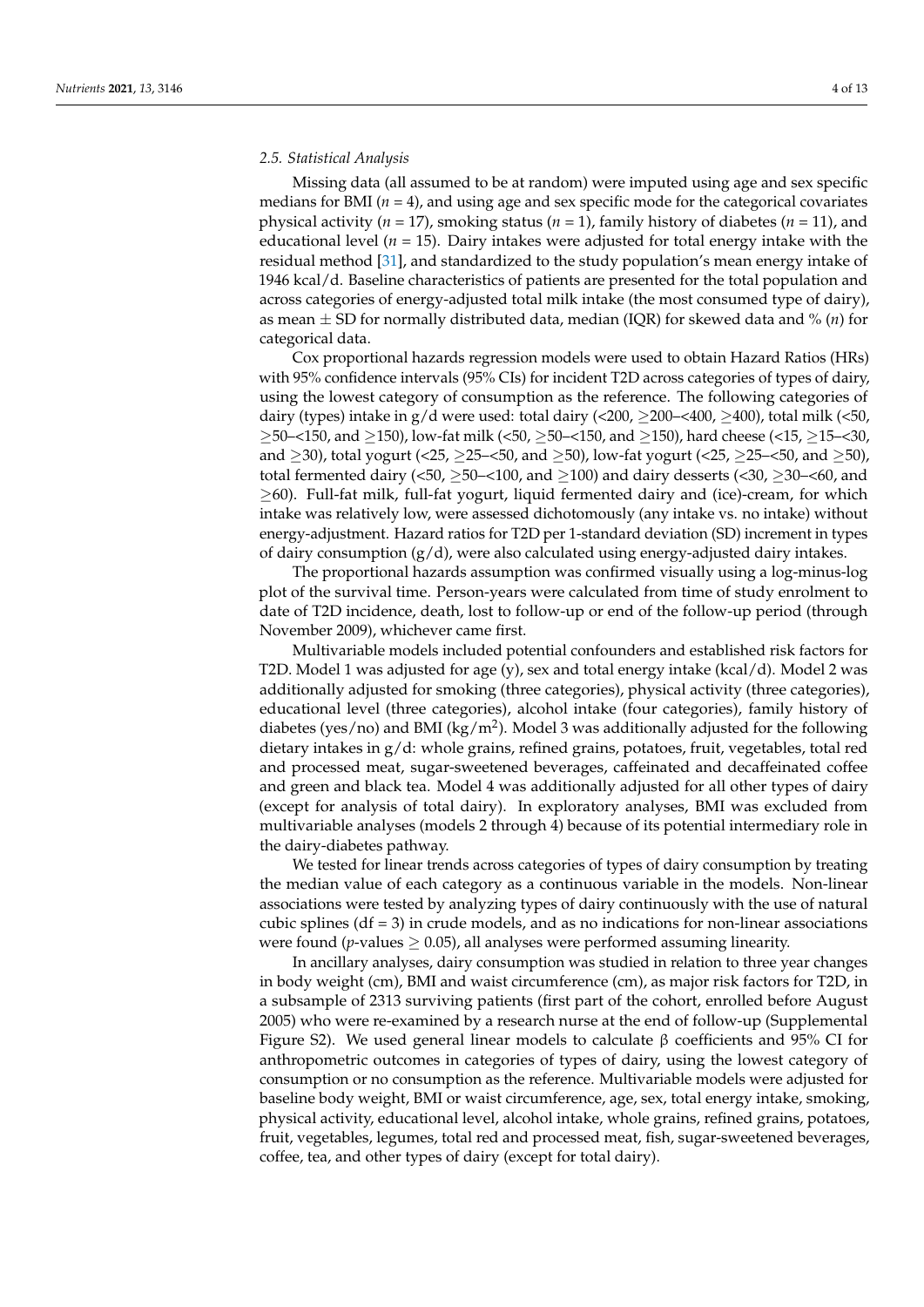We performed subgroup analyses by obesity status at baseline and by sex for the associations of total dairy, total milk, low-fat milk, hard cheese, total yogurt, low-fat yogurt, total fermented dairy and dairy desserts with T2D risk, using model 4.

SPSS Statistics version 25.0 (IBM SPSS Inc., Chicago, IL, USA) was used for dataanalysis, and non-linear associations were additionally examined in R (version 3.6.1; R Foundation for Statistical Computing). Two-sided *p*-values < 0.05 were considered as statistically significant.

# **3. Results**

Patient characteristics are presented in Table [1.](#page-5-0) The mean age was  $68.9 \pm 5.5$  years, most patients were men (80%), and 20% had obesity. Most patients had hypercholesterolemia (96%) and hypertension (95%), for which 87% used statins and 89% antihypertensive drugs. During a median follow-up time of 40 months (10,714 person-years), 186 new cases of T2D were diagnosed. No patients were lost during follow-up.

Median dairy intakes (without energy-adjustment) are presented in Supplemental Table S2, and were 264 g/d for total dairy, 82 g/d for total milk, 64 g/d for low-fat milk, 16 g/d for hard cheese, 41 g/d for total yogurt, 32 g/d for low-fat yogurt, 154 g/d for total fermented dairy and 43  $g/d$  for dairy desserts. Full-fat milk was consumed by 10% of patients (median intake of 53 g/d in consumers), full-fat yogurt by 30% (median intake of 15 g/d in consumers), liquid fermented dairy by 38% (75 g/d in consumers) and (ice)-cream by 66% (13  $g/d$  in consumers).

**Table 1.** Baseline characteristics of 3401 post-MI patients from the Alpha Omega Cohort, overall and across categories of energy-adjusted total milk intake.

|                                           |                                         | Energy-Adjusted Milk Intake (g/d) |                               |                      |  |
|-------------------------------------------|-----------------------------------------|-----------------------------------|-------------------------------|----------------------|--|
|                                           | <b>Total Population</b><br>$(n = 3401)$ | $50$<br>$(n = 1303)$              | $\geq$ 50–150<br>$(n = 1075)$ | >150<br>$(n = 1023)$ |  |
| Milk intake, median $(g/d)$               | 87                                      | 11                                | 102                           | 244                  |  |
| Females, % $(n)$                          | 20 (680)                                | 17 (219)                          | 22(231)                       | 23 (230)             |  |
| Age $(y)$                                 | $68.9 \pm 5.5$                          | $68.5 \pm 5.4$                    | $69.0 \pm 5.5$                | $69.1 \pm 5.6$       |  |
| Time since last $MI(y)$                   | $3.5(1.6-6.3)$                          | $3.4(1.6-6.3)$                    | $3.8(1.6-6.4)$                | $3.5(1.5-6.3)$       |  |
| Smoking, % (n)                            |                                         |                                   |                               |                      |  |
| Never                                     | 17 (572)                                | 16 (202)                          | 17 (181)                      | 19 (189)             |  |
| Former                                    | 67 (2278)                               | 68 (885)                          | 67 (721)                      | 66 (672)             |  |
| Current                                   | 16(550)                                 | 17 (216)                          | 16 (172)                      | 16 (162)             |  |
| Physical activity, % $(n)$ <sup>1</sup>   |                                         |                                   |                               |                      |  |
| Low                                       | 39 (1314)                               | 39 (501)                          | 41 (433)                      | 37 (380)             |  |
| Intermediate                              | 21 (723)                                | 20 (264)                          | 22(236)                       | 22 (223)             |  |
| High                                      | 40 (1347)                               | 41 (533)                          | 38 (401)                      | 41 (413)             |  |
| Educational level, $\%$ ( <i>n</i> )      |                                         |                                   |                               |                      |  |
| Low                                       | 56 (1888)                               | 55 (714)                          | 54 (577)                      | 59 (597)             |  |
| Intermediate                              | 32 (1070)                               | 32 (414)                          | 34 (359)                      | 29 (297)             |  |
| High                                      | 13 (428)                                | 13 (168)                          | 13 (136)                      | 12 (124)             |  |
| BMI, $\frac{\text{kg}}{\text{m}^2}$       | $27.4 \pm 3.5$                          | $27.2 \pm 3.5$                    | $27.5 \pm 3.4$                | $27.4 \pm 3.5$       |  |
| Obesity, % $(n)$ <sup>2</sup>             | 20 (685)                                | 19 (247)                          | 21(222)                       | 21 (216)             |  |
| Abdominal obesity, % $(n)$ 3              | 52 (1767)                               | 50(645)                           | 55 (586)                      | 53 (536)             |  |
| Alcohol consumption, % $(n)$ <sup>4</sup> |                                         |                                   |                               |                      |  |
| Abstainers                                | 4(145)                                  | 4(53)                             | 4(47)                         | 4(45)                |  |
| Light                                     | 49 (1674)                               | 46 (602)                          | 48 (511)                      | 55 (561)             |  |
| Moderate                                  | 30 (1011)                               | 30 (394)                          | 32 (342)                      | 27 (275)             |  |
| Heavy                                     | 17 (571)                                | 20(254)                           | 16(175)                       | 14 (142)             |  |
| Systolic blood pressure, mmHg             | $141.7 \pm 21.5$                        | $142.0 \pm 21.9$                  | $142.0 \pm 21.3$              | $141.0 \pm 21.2$     |  |
| Diastolic blood pressure, mmHg            | $80.7 \pm 11.1$                         | $80.6 \pm 11.3$                   | $81.2 \pm 11.1$               | $80.4 \pm 11.0$      |  |
| Hypertension, % $(n)$ <sup>5</sup>        | 95 (3228)                               | 95 (1239)                         | 95 (1018)                     | 95 (971)             |  |
| Antihypertensive drugs, % (n)             | 89 (3024)                               | 90 (1167)                         | 89 (952)                      | 89 (905)             |  |
| Plasma glucose, mmol/L <sup>6</sup>       | $5.59\pm1.00$                           | $5.59 \pm 1.03$                   | $5.60 \pm 0.98$               | $5.58 \pm 0.96$      |  |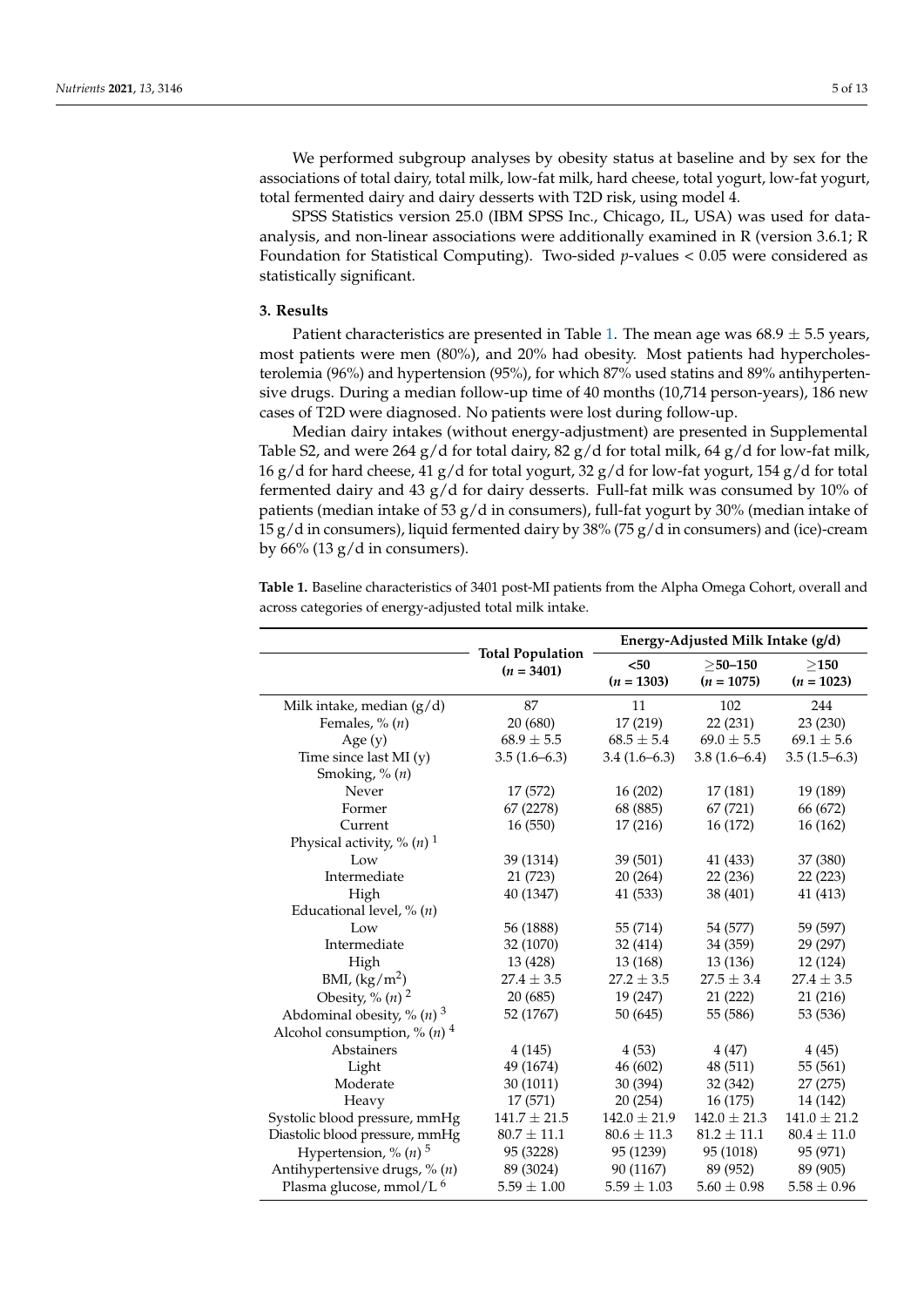|                                              |                                         | Energy-Adjusted Milk Intake (g/d) |                            |                      |  |
|----------------------------------------------|-----------------------------------------|-----------------------------------|----------------------------|----------------------|--|
|                                              | <b>Total Population</b><br>$(n = 3401)$ | $50$<br>$(n = 1303)$              | $>$ 50-150<br>$(n = 1075)$ | >150<br>$(n = 1023)$ |  |
| Family history of T2D, % $(n)$ <sup>7</sup>  | 16 (559)                                | 17 (218)                          | 14 (150)                   | 19 (191)             |  |
| Serum blood lipids, mmol/L <sup>6</sup>      |                                         |                                   |                            |                      |  |
| Total cholesterol <sup>8</sup>               | $4.72 \pm 0.95$                         | $4.71 \pm 0.95$                   | $4.71 \pm 0.94$            | $4.74 \pm 0.95$      |  |
| LDL cholesterol <sup>9</sup>                 | $2.59 \pm 0.81$                         | $2.57 \pm 0.80$                   | $2.59 \pm 0.82$            | $2.63 \pm 0.83$      |  |
| HDL cholesterol <sup>8</sup>                 | $1.30 \pm 0.34$                         | $1.31 \pm 0.35$                   | $1.30 \pm 0.33$            | $1.30 \pm 0.35$      |  |
| Triacylglycerol <sup>8</sup>                 | $1.84 \pm 0.97$                         | $1.84 \pm 0.98$                   | $1.86 \pm 1.01$            | $1.80 \pm 0.91$      |  |
| Hypercholesterolemia, % ( <i>n</i> ) $^{10}$ | 96 (3271)                               | 96 (1252)                         | 97 (1037)                  | 96 (982)             |  |
| Statin use, $\%$ $(n)$                       | 87 (2953)                               | 87 (1136)                         | 88 (944)                   | 85 (873)             |  |

<span id="page-5-0"></span>**Table 1.** *Cont*.

Values are means ± SD for normally distributed data, medians (IQRs) for skewed data or % (*n*) for categorical data. Abbreviations: BMI, body mass index; HDL, high density lipoprotein; LDL, low-density lipoprotein; METs, metabolic equivalent of task; MI, myocardial infarction; T2D, type 2 diabetes. Data missing for <1% of the cohort, except when stated otherwise.  $1^1$  Low:  $\leq$ 3 MET, intermediate: >3 MET on 1-<5 d/wk, and high: >3 MET on  $\geq$ 5 d/wk. <sup>2</sup> BMI  $\geq$  30 kg/m2. <sup>3</sup> Waist circumference  $\geq$  88 cm in women and  $\geq$ 102 cm in men. <sup>4</sup> Light: >0–≤10 g/d for males or >0–≤5 g/d for females, moderate: >10–≤30 g/d for males or >5–≤15 g/d for females, and heavy: >30 g/d for males or >15 g/d for females.<sup>5</sup> Systolic blood pressure  $\geq$  140 mm/Hg or diastolic blood pressure ≥ 90 mm/Hg or use of antihypertensive drugs. <sup>6</sup> Fasting < 4 h (*n* = 1718), fasting 4 to <8 h (*n* = 339), fasting 8 to <12 h (*n* = 101), fasting ≥ 12 h (*n* = 1085), fasting status unknown (*n* = 20) or missing (*n* = 138). <sup>7</sup> One or both parents with diabetes. <sup>8</sup> Missing data for 76 patients. <sup>9</sup> Missing data for 198 patients. <sup>10</sup> Blood total cholesterol  $\geq$  5 mmol/L or use of lipid-lowering drugs.

## *3.1. Dairy Consumption and T2D Incidence*

Associations for main types of dairy and T2D risk are presented in Table [2,](#page-6-0) and associations for full-fat milk, full-fat yogurt, liquid fermented dairy and (ice)-cream are presented in Supplemental Table S3. After adjustment for demographics, lifestyle, BMI, family history of diabetes and dietary variables (model 3), total dairy was not associated with T2D risk (HR: 1.32, 95% CI: 0.88 to 1.99, highest vs. lowest category, *p*-trend = 0.18). Also, no associations were found for total milk, low-fat milk, full-fat milk, hard cheese, total yogurt, low-fat yogurt, full-fat yogurt, liquid fermented dairy, total fermented dairy, (ice)-cream or dairy desserts (highest vs. lowest category or any intake vs. no intake), and T2D incidence (model 4), with HRs ranging from 0.80 (95% CI: 0.47 to 1.38, *p*-value = 0.43) for full-fat milk to 1.19 (95% CI: 0.86 to 1.64, *p*-trend = 0.24) for low-fat yogurt. Associations of types of dairy with T2D risk were also absent when dairy intakes were not adjusted for total energy intake (results not shown).

**Table 2.** HRs (95% CIs) for type 2 diabetes according to categories of types of dairy consumption in 3401 patients from the Alpha Omega Cohort<sup>1</sup>.

| Categories of Dairy Consumption (g/d) |         |                     |                     |                          |
|---------------------------------------|---------|---------------------|---------------------|--------------------------|
|                                       | Low     | Intermediate        | High                | P for Trend <sup>2</sup> |
| Total dairy                           | < 200   | $>$ 200- $<$ 400    | >400                |                          |
| Median intake, g/d                    | 137     | 283                 | 527                 |                          |
| Patients/events $(n)$                 | 1004/48 | 1559/86             | 838/52              |                          |
| Person-years                          | 3159    | 4923                | 2632                |                          |
| Model 1                               |         | $1.15(0.80-1.65)$   | $1.31(0.88 - 1.95)$ | 0.17                     |
| Model 2                               |         | $1.14(0.79-1.64)$   | $1.26(0.84 - 1.88)$ | 0.19                     |
| Model 3                               |         | $1.18(0.82 - 1.70)$ | $1.32(0.88 - 1.99)$ | 0.18                     |
| Total milk                            | $50$    | $>50 - 150$         | >150                |                          |
| Median intake, $g/d$                  | 11      | 102                 | 244                 |                          |
| Patients/events $(n)$                 | 1303/65 | 1075/65             | 1023/56             |                          |
| Person-years                          | 4108    | 3366                | 3241                |                          |
| Model 1                               |         | $1.22(0.86 - 1.72)$ | $1.09(0.76 - 1.56)$ | 0.68                     |
| Model 2                               | 1       | $1.19(0.84 - 1.68)$ | $1.07(0.75 - 1.53)$ | 0.75                     |
| Model 3                               |         | $1.23(0.87 - 1.74)$ | $1.10(0.76 - 1.58)$ | 0.65                     |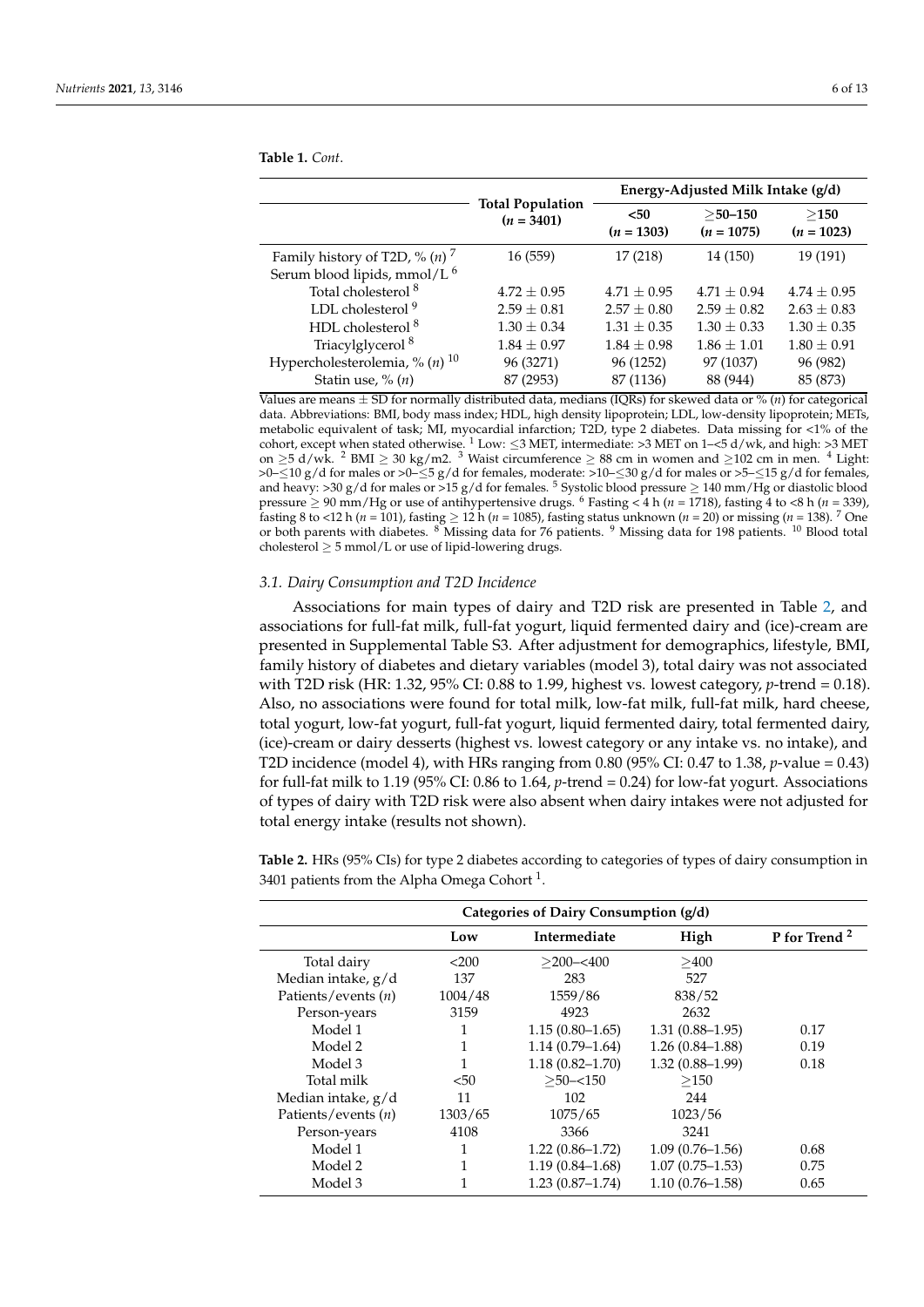<span id="page-6-0"></span>**Table 2.** *Cont*.

|                       | Categories of Dairy Consumption (g/d) |                     |                     |                          |  |
|-----------------------|---------------------------------------|---------------------|---------------------|--------------------------|--|
|                       | Low                                   | Intermediate        | High                | P for Trend <sup>2</sup> |  |
| Model 4               | $\mathbf{1}$                          | $1.23(0.87-1.74)$   | $1.10(0.77-1.59)$   | 0.62                     |  |
| Low-fat milk          | $50$                                  | $>50 - 150$         | $\geq$ 150          |                          |  |
| Median intake, g/d    | 10                                    | 104                 | 249                 |                          |  |
| Patients/events (n)   | 1492/78                               | 969/55              | 940/53              |                          |  |
| Person-years          | 4693                                  | 3045                | 2976                |                          |  |
| Model 1               | 1                                     | $1.08(0.76 - 1.53)$ | $1.07(0.75 - 1.52)$ | 0.60                     |  |
| Model 2               | 1                                     | $1.07(0.75 - 1.51)$ | $1.05(0.74 - 1.49)$ | 0.71                     |  |
| Model 3               | 1                                     | $1.09(0.77-1.55)$   | $1.08(0.76-1.54)$   | 0.55                     |  |
| Model 4               | $\mathbf{1}$                          | $1.09(0.77-1.55)$   | $1.08(0.76 - 1.54)$ | 0.55                     |  |
| Hard cheese           | <15                                   | $\geq$ 15-<30       | >30                 |                          |  |
| Median intake, g/d    | 9                                     | 21                  | 48                  |                          |  |
| Patients/events (n)   | 1397/73                               | 1174/71             | 830/42              |                          |  |
| Person-years          | 4396                                  | 3694                | 2624                |                          |  |
| Model 1               | 1                                     | $1.16(0.83 - 1.63)$ | $0.96(0.66 - 1.41)$ | 0.80                     |  |
| Model 2               | $\mathbf{1}$                          | $1.14(0.81 - 1.61)$ | $0.92(0.62 - 1.34)$ | 0.61                     |  |
| Model 3               | $\mathbf{1}$                          | $1.15(0.82 - 1.62)$ | $0.93(0.63 - 1.36)$ | 0.65                     |  |
| Model 4               | $\mathbf{1}$                          | $1.15(0.81 - 1.62)$ | $0.92(0.63 - 1.36)$ | 0.64                     |  |
| Total yogurt          | $<$ 25                                | $>25 - 50$          | >50                 |                          |  |
| Median intake, g/d    | 8                                     | 36                  | 86                  |                          |  |
| Patients/events (n)   | 1271/70                               | 635/31              | 1495/85             |                          |  |
| Person-years          | 4008                                  | 1999                | 4707                |                          |  |
| Model 1               | $\mathbf{1}$                          | $0.88(0.58-1.35)$   | $1.04(0.78 - 1.43)$ | 0.71                     |  |
| Model 2               | $\mathbf{1}$                          | $0.90(0.58-1.38)$   | $1.04(0.75 - 1.45)$ | 0.68                     |  |
| Model 3               | $\mathbf{1}$                          | $0.91(0.59 - 1.41)$ | $1.07(0.77 - 1.49)$ | 0.58                     |  |
| Model 4               | $\mathbf{1}$                          | $0.92(0.60-1.41)$   | $1.06(0.76-1.48)$   | 0.63                     |  |
| Low-fat yogurt        | $<$ 25                                | $\geq$ 25-<50       | >50                 |                          |  |
| Median intake, g/d    | 5                                     | 37                  | 90                  |                          |  |
| Patients/events $(n)$ | 1555/81                               | 473/22              | 1373/83             |                          |  |
| Person-years          | 4895                                  | 1509                | 4310                |                          |  |
| Model 1               | 1                                     | $0.88(0.54 - 1.41)$ | $1.17(0.86 - 1.59)$ | 0.27                     |  |
| Model 2               | 1                                     | $0.87(0.54 - 1.41)$ | $1.17(0.85-1.60)$   | 0.27                     |  |
| Model 3               | $\mathbf{1}$                          | $0.90(0.55-1.45)$   | $1.20(0.88-1.65)$   | 0.21                     |  |
| Model 4               | $\mathbf{1}$                          | $0.90(0.55-1.45)$   | $1.19(0.86 - 1.64)$ | 0.24                     |  |
| Total fermented dairy | $50$                                  | $\geq$ 50-<100      | $\geq100$           |                          |  |
| Median intake, g/d    | 26                                    | 73                  | 185                 |                          |  |
| Patients/events (n)   | 570/33                                | 631/33              | 2200/120            |                          |  |
| Person-years          | 1807                                  | 1978                | 6930                |                          |  |
| Model 1               | $\,1\,$                               | $0.90(0.55 - 1.47)$ | $0.94(0.64 - 1.40)$ | 0.92                     |  |
| Model 2               | $\mathbf{1}$                          | $0.88(0.54 - 1.44)$ | $0.92(0.62 - 1.37)$ | 0.85                     |  |
| Model 3               | $\,1\,$                               | $0.89(0.54 - 1.46)$ | $0.94(0.63 - 1.41)$ | 0.95                     |  |
| Model 4               | $\mathbf{1}$                          | $0.89(0.54 - 1.47)$ | $0.95(0.63 - 1.42)$ | 0.96                     |  |
| Dairy desserts        | $30$                                  | $\geq$ 30-<60       | $\geq 60$           |                          |  |
| Median intake, g/d    | 13                                    | 44                  | $87\,$              |                          |  |
| Patients/events (n)   | 1003/56                               | 1040/55             | 1358/75             |                          |  |
| Person-years          | 3184                                  | 3276                | 4254                |                          |  |
| Model 1               | $\mathbf{1}$                          | $0.95(0.64-1.39)$   | $1.00(0.70-1.44)$   | 0.90                     |  |
| Model 2               | 1                                     | $0.94(0.63 - 1.39)$ | $1.02(0.70 - 1.47)$ | 0.83                     |  |
| Model 3               | 1                                     | $0.94(0.63 - 1.38)$ | $1.05(0.73 - 1.53)$ | 0.68                     |  |
| Model 4               | $\mathbf{1}$                          | $0.94(0.63 - 1.39)$ | $1.06(0.73 - 1.54)$ | 0.66                     |  |

<sup>1</sup> Hazard ratios and 95% confidence intervals from Cox regression. Dairy intakes were adjusted for total energy intake. <sup>2</sup> Linear trends were assessed by treating the median value of each category of dairy as a continuous variable in the models. Model 1 was adjusted for age (y), sex and total energy intake (kcal/d). Model 2 was additionally adjusted for smoking (3 categories), physical activity (3 categories), educational level (3 categories), alcohol intake (4 categories), family history of diabetes and BMI (kg/m<sup>2</sup>). Model 3 was additionally adjusted for dietary intakes (g/d) of whole grains, refined grains, potatoes, fruit, vegetables, total red and processed meat, sugar-sweetened beverages, coffee and tea. Model 4 was additionally adjusted for intake of other dairy products  $(g/d)$ , except for total dairy.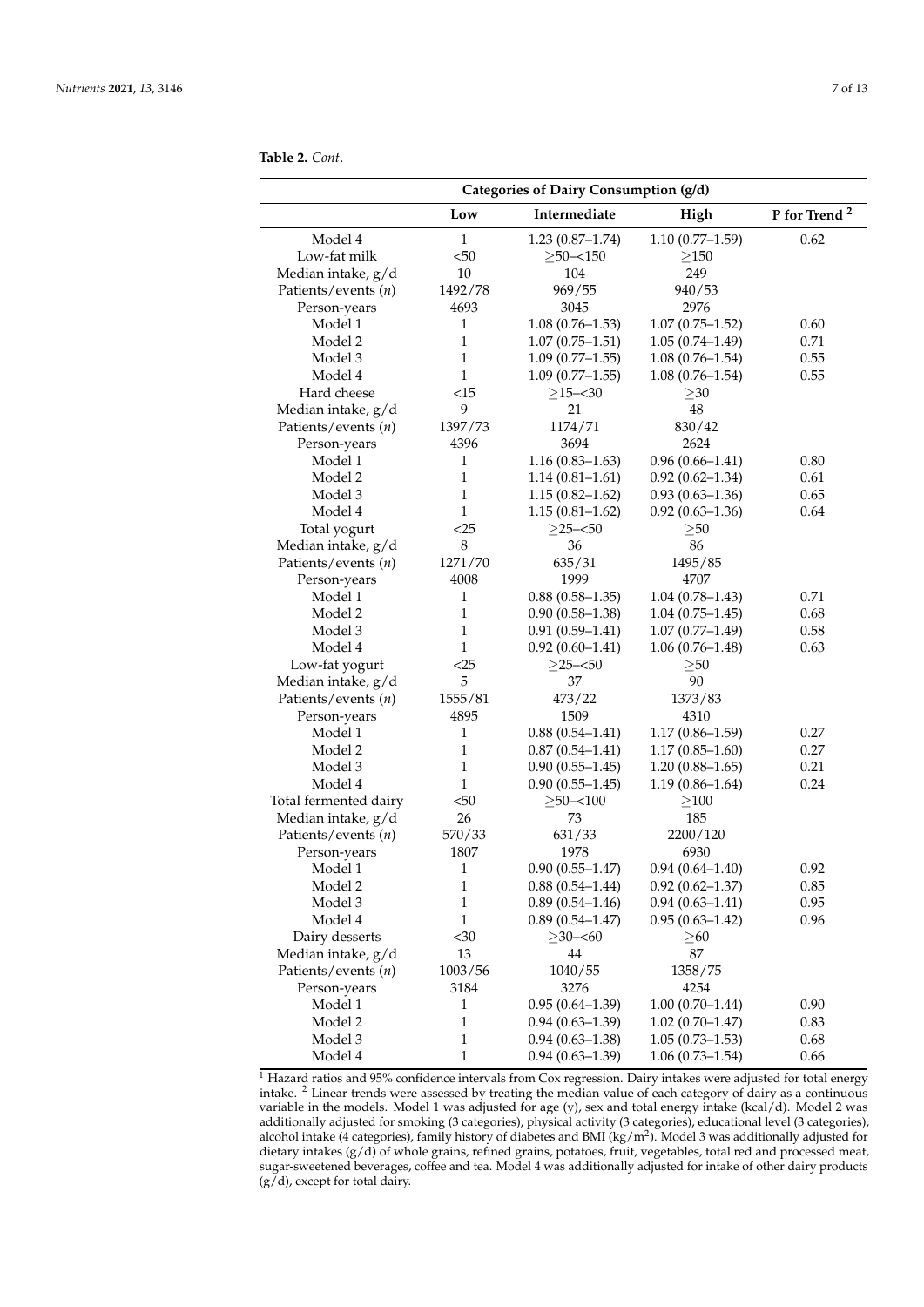Figure [1](#page-7-0) shows HRs for T2D per 1-SD increment in types of dairy consumption, Figure 1 shows HRs for T2D per 1-SD increment in types of dairy consumption, showing no significant associations in line with results for dairy in categories (Table [2\)](#page-6-0) or showing no significant associations in line with results for dairy in categories (Table 2) or as dichotomous variables (Supplemental Table S3). as dichotomous variables (Supplemental Table S3).

<span id="page-7-0"></span>

**Figure 1.** Hazard ratios (HRs) and 95% confidence intervals (95% CIs) for type 2 diabetes per 1-SD increment in (types of) dairy consumption (g/d) in 3401 patients from the Alpha Omega Cohort. Dairy intakes were adjusted for total energy intake. Multivariable models were adjusted for age (y), sex, total energy intake (kcal/d), smoking (3 categories), physical activity (3 categories), educational level (3 categories), alcohol intake (4 categories), family history of diabetes, BMI (kg/m<sup>2</sup>) and dietary intakes (g/d) of whole grains, refined grains, potatoes, fruit, vegetables, total red and processed meat, sweetened beverages, coffee, tea and other dairy products, except for total dairy (model 4). sugar-sweetened beverages, coffee, tea and other dairy products, except for total dairy (model 4).

# *3.2. Exploratory Analyses 3.2. Exploratory Analyses*

Results of analyses on the potential intermediary role of BMI between dairy and T2D Results of analyses on the potential intermediary role of BMI between dairy and T2D are presented in Supplemental Table S4 for total dairy, total milk, low-fat milk, hard are presented in Supplemental Table S4 for total dairy, total milk, low-fat milk, hard cheese, total yogurt, low-fat yogurt, total fermented dairy and dairy desserts, and in Supplemental Table S5 for full-fat milk, full-fat yogurt, liquid fermented dairy and (ice)-cream. Exclusion of BMI from models 2 through 4 yielded essentially similar results for types of dairy consumption and T2D risk.

# *3.3. Ancillary Analyses 3.3. Ancillary Analyses*

After three year follow-up, no significant overall changes were observed in body weight, BMI and waist circumference in 2313 patients from the AOC (Supplemental weight, BMI and waist circumference in 2313 patients from the AOC (Supplemental Table Table S6). After multivariable adjustment, total dairy (highest vs. lowest category) was not S6). After multivariable adjustment, total dairy (highest vs. lowest category) was not as-associated with changes in body weight (β: −0.16 kg, 95% CI: −0.67 to 0.36, *p*-value = 0.55), sociated with changes in body weight (β: −0.16 kg, 95% CI: −0.67 to 0.36, *p*-value = 0.55), BMI (β: −0.06 kg/m2, 95% CI: −0.25 to 0.13, *p*-value = 0.55), or waist circumference (β: 0.04 cm, 95% CI: −0.64 to 0.72,  $p = 0.90$ ), after 3-y of follow-up. Other types of dairy comparison of the original the original three process in anthropometric outcomes during follow-up. were also not associated with changes in anthropometric outcomes during follow-up<br>(Supplemental Table S7) (Supplemental Table S7). After three year follow-up, no significant overall changes were observed in body

# *3.4. Subgroup Analyses*

Results of subgroup analyses are presented in Supplemental Tables S8 through S11. When examining associations between dairy consumption and T2D risk by obesity status at baseline, in patients with obesity, dairy desserts (highest vs. lowest category) were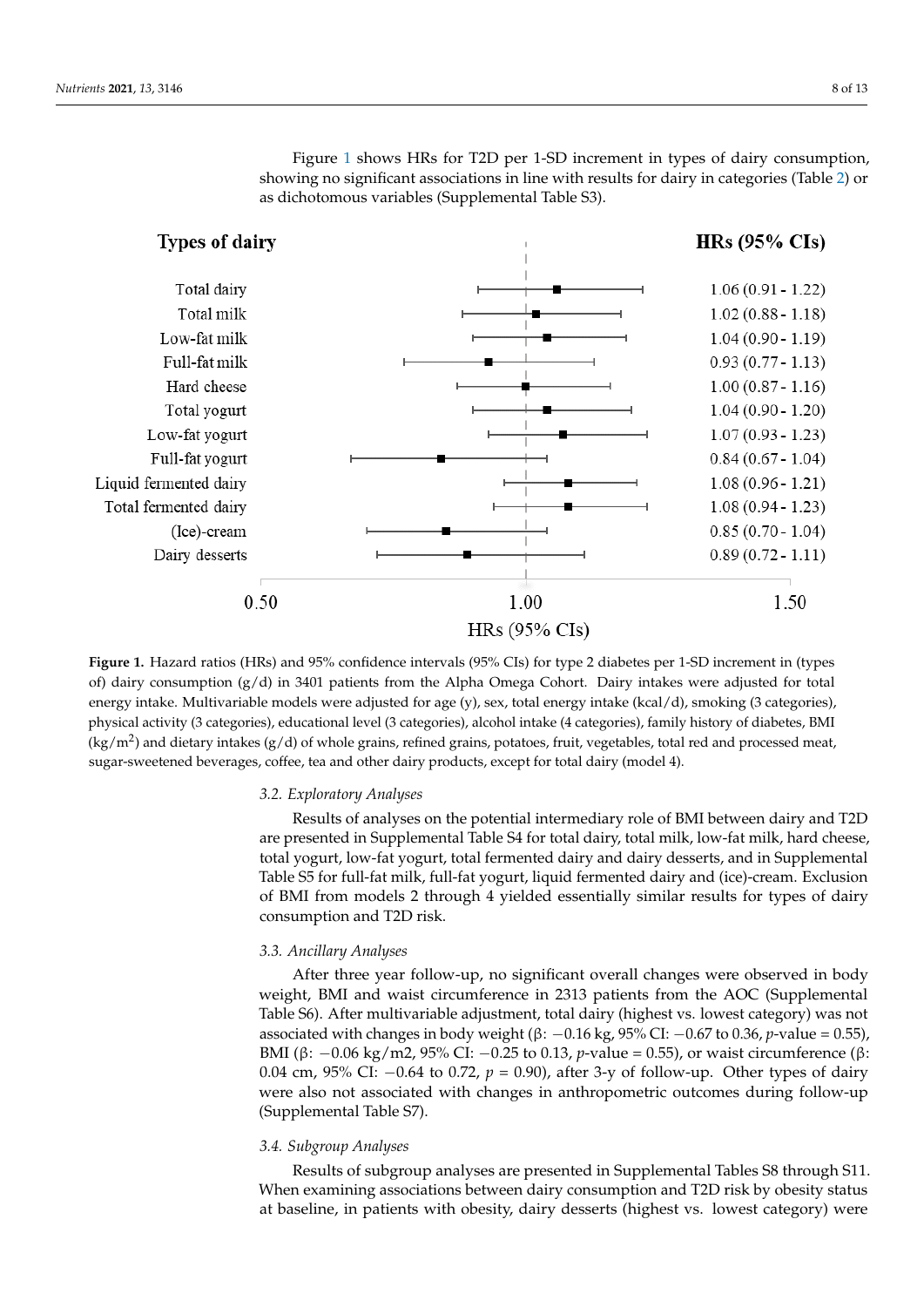associated with higher T2D risk (HR: 2.58, 95% CI: 1.17 to 5.69, *p*-trend = 0.041), and a trend toward higher T2D risk was observed with higher low-fat yogurt consumption (*p*-trend = 0.041), whereas all other types of dairy were not associated with incident T2D (Supplemental Table S8). No associations were observed for any of the types of dairy analyzed and T2D risk in patients without obesity (Supplemental Table S9).

When examining associations between dairy consumption and T2D risk by sex, we observed a trend toward higher T2D risk in women for higher total dairy and total milk consumption (*p*-trends = 0.016 and 0.023 respectively, Supplemental Table S10). In men, no associations were observed for any of the types of dairy analyzed and T2D risk (Supplemental Table S11).

#### **4. Discussion**

In this prospective cohort study of Dutch post-MI patients from the Alpha Omega Cohort, consumption of total dairy or types of dairy was not associated with three year risk of T2D.

To the best of our knowledge, no other prospective cohort studies of dairy and incident T2D among patients with stable CHD are available for comparison. In the general population, previous meta-analyses of prospective population-based cohort studies have shown neutral or modest linear inverse associations for total dairy and low-fat dairy consumption with T2D risk. Yogurt consumption has been non-linearly inversely associated with T2D incidence in several meta-analysis [\[15–](#page-11-9)[17\]](#page-11-10). Results for cheese differ between meta-analyses depending on the studies included, showing both inverse and neutral associations with T2D incidence [\[14](#page-11-7)[–19\]](#page-11-11), while milk and other dairy products tend not to be associated with T2D risk.

Dairy products are a heterogeneous group of foods with a complex matrix of nutrients that may interact with other bioactive compounds, food structures or probiotics, resulting in complex cardiometabolic health effects [\[12\]](#page-11-5). Dairy consumption may influence various metabolic pathways linked to cardiometabolic health and disease, including insulin resistance and diabetes, and these effects appear to be dairy type specific. Recent scientific evidence suggests that fermented dairy, particularly yogurt, could exert anti-diabetic properties through effects on satiety and risk of adiposity, and/or directly on insulin sensitivity [\[32\]](#page-11-24). Potential antidiabetic effects of yogurt may be driven by nutrients like calcium, protein, bioactive peptides and/or probiotics, and the interactions between them [\[33\]](#page-12-0).

We did not find associations between any of the type of dairy we studied and T2D in our post-MI patients. Milk consumption was the most consumed dairy food in the present cohort, contributing 40% to total dairy intake. Our results for total (non-fermented) milk are in line with results from previous meta-analyses of observational populationbased cohort studies, showing no associations for milk consumption and T2D risk [\[14](#page-11-7)[,15\]](#page-11-9). Our results for yogurt are in contrast with previously reported beneficial associations for yogurt and T2D incidence in population-based studies [\[15–](#page-11-9)[17\]](#page-11-10). We studied a cohort of drug-treated MI survivors, who may respond differently to dairy intake compared to healthy populations. Another possible explanation for this difference could be the relatively short follow-up of our cohort, since differences in associations between types of dairy consumption and T2D may differ by follow-up time [\[15](#page-11-9)[–17\]](#page-11-10). Also, results from meta-analyses need to be interpreted with caution, since not all individual prospective cohort studies showed an inverse association between yogurt consumption and T2D risk, and results from meta-analyses were found in the context of significant heterogeneity. Furthermore, to date, the potential benefit of yogurt against T2D is largely supported by observational evidence [\[33](#page-12-0)[–36\]](#page-12-1).

Dairy consumption may influence markers of adiposity like body weight and thus BMI [\[37,](#page-12-2)[38\]](#page-12-3), and a higher BMI has been associated to greater risk of T2D [\[39\]](#page-12-4). BMI may thus have a mediating role in the associations between dairy consumption and T2D. However, we found no significant associations of types of dairy consumption with 3-y changes in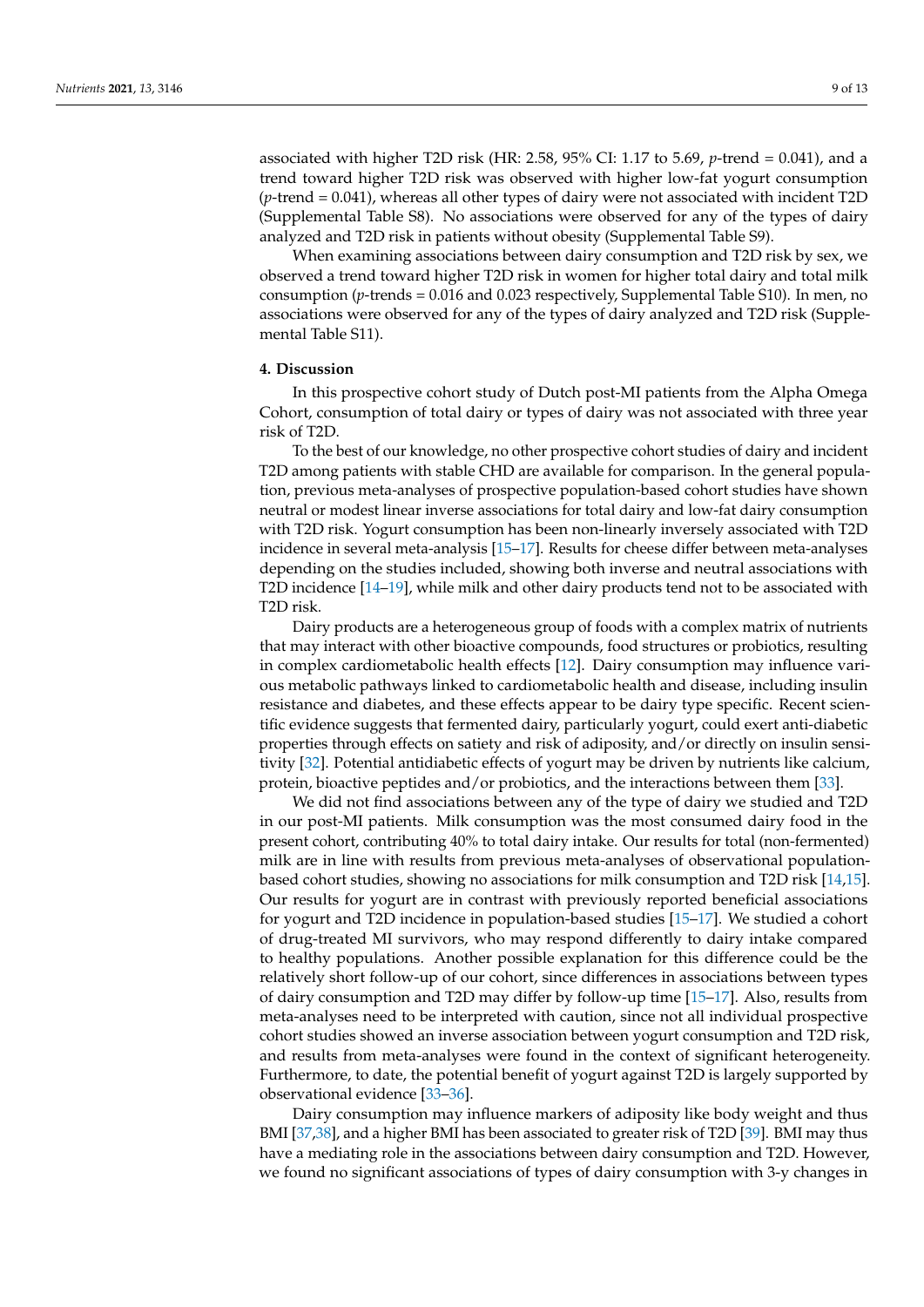body weight, BMI and waist circumference. We also did not observe differences in the estimates when excluding adjustment for BMI in our models for dairy and T2D.

A previous systematic review that included 10 observational prospective cohort studies, suggested that yogurt consumption may be inversely associated with changes in body weight and waist circumference over time in the general population [\[40\]](#page-12-5), and an observational study with three American cohorts showed that greater yogurt consumption, but no other types of dairy, was weakly inversely associated with less weight gain after 24 y of follow-up in a general population (−41 g/y per daily serving of yogurt) [\[37\]](#page-12-2). However, the findings from a meta-analysis of 27 RCTs that included 2101 participants from general populations suggested that increased dairy consumption (combination of milk, cheese and yogurt) was associated with lower body weight but only during energy restriction, with opposite or null effects in ad libitum conditions, and only during short follow-up  $(21 \text{ y})$ , not during follow-up  $>1$  y [\[41\]](#page-12-6).

Results from subgroup analysis showed that higher consumption of dairy-based desserts was associated with an increased risk of T2D in 685 post-MI patients with obesity. Dairy desserts with added sugar contributed substantially to total dairy intake (19%), which may partly explain why we found no inverse associations between total dairy and T2D. In the subgroup of 680 women, we observed a trend towards a higher risk of T2D with total dairy and total milk intake. However, findings in subgroups need to be interpreted with caution because of small sample sizes, as reflected also by wide confidence intervals.

Dietary guidelines for adult populations generally include two–three daily servings of dairy [\[10](#page-11-3)[,42\]](#page-12-7). In our cohort of post-MI patients, we previously found an inverse association between (plain) yogurt consumption and long-term risk of CVD mortality [\[21\]](#page-11-13). The present analysis showed neutral findings for T2D, so the cardioprotective association that we observed for yogurt may be related to other (yet unknown) pathways. Based on the totality of findings in our Alpha Omega Cohort, we conclude that dairy products could fit in a diet for CHD patients, if consumed in moderation and without added sugar.

Strengths of this study are its prospective design, and the well-documented population of post-MI patients in AOC with extensive data collection on potential confounders. Also, we used a detailed, validated FFQ with high reproducibility for milk, yogurt and cheese with different fat content [\[25\]](#page-11-17). This study also had limitations. The number of incident T2D cases was relatively low, and follow-up time was relatively short. Most patients in our study were Dutch men. Therefore, results cannot merely be translated to people of non-Caucasian origin and to women. Yet, although dairy consumption and T2D risk may vary by sex, we found no significant interaction terms between dairy and sex in our statistical analysis. Also, we have no biological explanation why men would respond differently to dairy intake than women. Another limitation is the small number of patients who consumed no dairy, which hampered the analysis of very low dairy intake, and finally we cannot completely rule out misclassification of patients due to lack of repeated assessment of dietary intake, even when previous studies in Dutch elderly have shown reasonably stable dietary patterns over time [\[43\]](#page-12-8), which could have led to attenuated risk estimates.

#### **5. Conclusions**

To conclude, intake of total dairy and different types of dairy was neutrally associated with T2D incidence in drug-treated post-MI patients from the Netherlands. Our findings warrant further confirmation in other cohorts of CHD patients with a larger number of women and different ethnic backgrounds.

**Supplementary Materials:** The following are available online at [https://www.mdpi.com/article/10](https://www.mdpi.com/article/10.3390/nu13093146/s1) [.3390/nu13093146/s1,](https://www.mdpi.com/article/10.3390/nu13093146/s1) Figure S1: Participant selection for the analyses of dairy consumption and 3-y risk of T2D in 3401 patients of the Alpha Omega Cohort in the Netherlands, Figure S2: Participant selection for the analyses of dairy consumption and three year (40 months) changes in body weight, body mass index (BMI) and waist circumference in 2313 patients of the Alpha Omega Cohort in the Netherlands, Table S1: Classification of dairy foods in the Alpha Omega Cohort, Table S2: Baseline dietary intake of 3401 post-MI patients from the Alpha Omega Cohort, overall and across categories of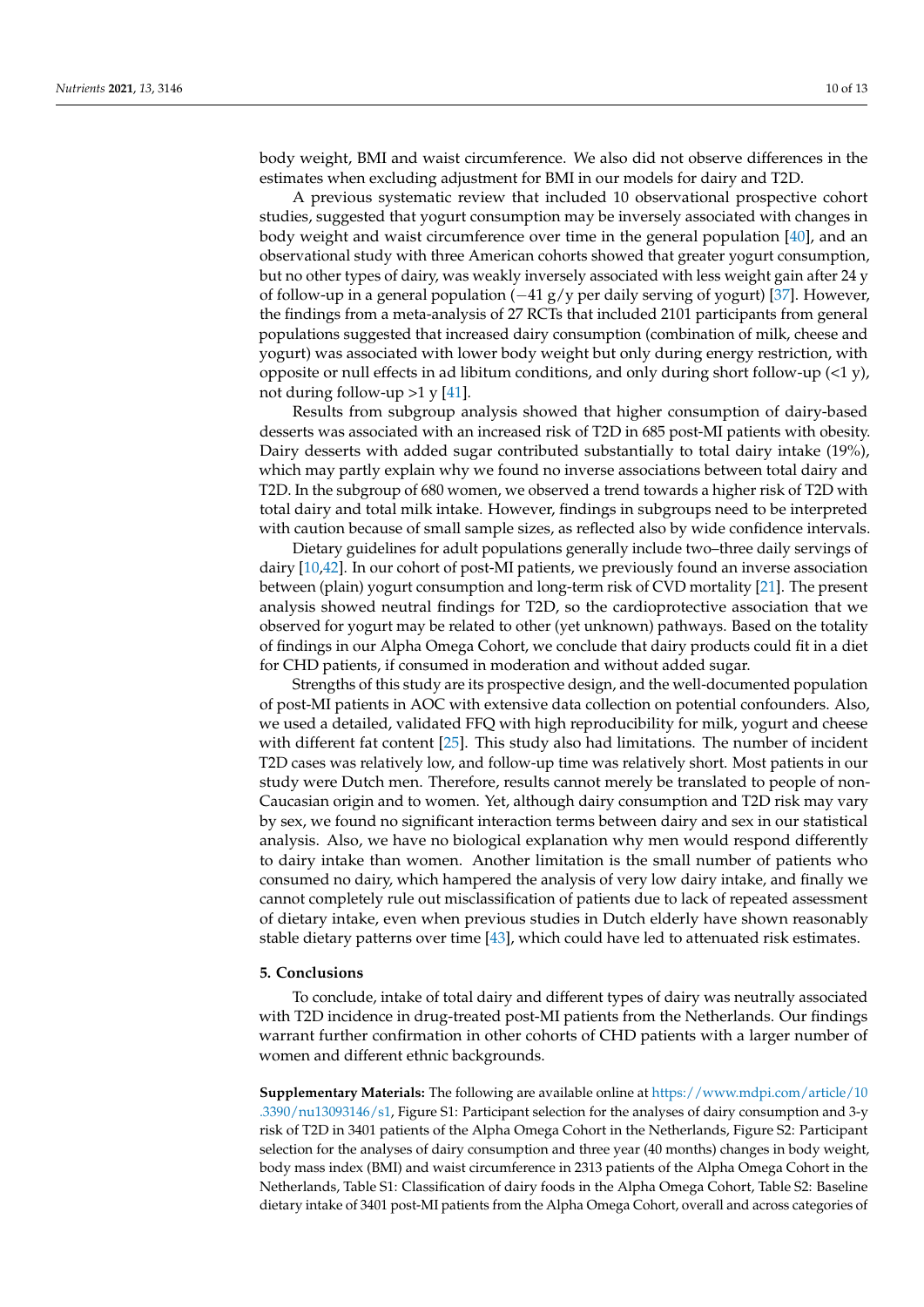energy-adjusted total milk consumption, Table S3: HRs (95% CIs) for type 2 diabetes with full-fat milk, full-fat yogurt, liquid fermented dairy and (ice)-cream intake in the Alpha Omega Cohort, Table S4: HRs (95% CIs) for type 2 diabetes according to categories of types of dairy consumption in the Alpha Omega Cohort, without adjustment for BMI, Table S5: HRs (95% CIs) for type 2 diabetes with full-fat milk, full-fat yogurt, liquid fermented dairy and (ice)-cream intake in the Alpha Omega Cohort, without adjustment for BMI, Table S6: Longitudinal changes in anthropometric outcomes after three years of follow-up in 2313 patients from the Alpha Omega Cohort, Table S7: Beta coefficients (95% CIs) for three year changes in anthropometric outcomes according to categories of types of dairy consumption in 2313 patients from the Alpha Omega Cohort, Table S8: HRs (95% CIs) for type 2 diabetes according to categories of types of dairy consumption among patients with obesity (*n* = 685), Table S9: HRs (95% CI) for type 2 diabetes according to categories of types of dairy consumption among patients without obesity (*n* = 2716), Table S10: HRs (95% CIs) for type 2 diabetes according to categories of types of dairy consumption among women (*n* = 680), Table S11: HRs (95% CIs) for type 2 diabetes according to categories of types of dairy consumption among men (*n* = 2721).

**Author Contributions:** M.G.J.C.: conceptualization, formal analysis, methodology, project administration, software, visualization, and writing original draft; E.C.: methodology, and writing—review & editing; C.H.: writing—review & editing; S.S.S.-M.: writing—review & editing; T.V.: supervision, and writing—review & editing; J.M.G.: conceptualization, funding acquisition, investigation, methodology, project administration, resources, supervision, and writing—review & editing. All authors have read and agreed to the published version of the manuscript.

**Funding:** M.G.J.C. is funded by The Mexican National Council for Science and Technology (CONA-CYT) through its Graduate Programme "Becas de posgrado en el Extranjero". Data collection and follow-up of the Alpha Omega Trial (2002–2009), from which The Alpha Omega Cohort emerged, was funded by the Dutch Heart Foundation (grant no. 200T401), and the US National Institutes of Health (NIH/NHLBI grant no. R01HL076200). The funders had no role in the design of the study; in the collection, analyses, or interpretation of data; in the writing of the manuscript, or in the decision to publish the results.

**Institutional Review Board Statement:** The study was conducted according to the guidelines of the Declaration of Helsinki, and approved by the central authorized ethics committee at the Haga Hospital (Leyenburg, The Hague, The Netherlands), and by the ethics committees at each participating hospital (protocol number 01.049/METC-ZWH 0552 and date of approval 02-04-2002).

**Informed Consent Statement:** Informed consent was obtained from all subjects involved in the study.

**Data Availability Statement:** The data presented in this study, code book, and analytic code will be made available upon request pending application and approval.

**Conflicts of Interest:** J.M.G. received an unrestricted grant from Unilever for epidemiological studies of fatty acids in the Alpha Omega Cohort (until September 2020); S.S.S.-M. received unrestricted grants from the Global Dairy Platform, the Dairy Research Institute, and the Dutch Dairy Association; M.G.J.C., E.C., C.H. and T.V. declare no conflict of interest. The funders had no role in the design of the study; in the collection, analyses, or interpretation of data; in the writing of the manuscript, or in the decision to publish the results.

## **References**

- <span id="page-10-0"></span>1. Sinclair, A.; Saeedi, P.; Kaundal, A.; Karuranga, S.; Malanda, B.; Williams, R. Diabetes and global ageing among 65–99-year-old adults: Findings from the International Diabetes Federation Diabetes Atlas, 9th edition. *Diabetes Res. Clin. Pract.* **2020**, *162*, 108078. [\[CrossRef\]](http://doi.org/10.1016/j.diabres.2020.108078) [\[PubMed\]](http://www.ncbi.nlm.nih.gov/pubmed/32068097)
- <span id="page-10-1"></span>2. International Diabetes Federation. *IDF Diabetes Atlas*, 9th ed.; International Diabetes Federation: Brussles, Belgium, 2019.
- <span id="page-10-2"></span>3. Standl, E.; Khunti, K.; Hansen, T.B.; Schnell, O. The global epidemics of diabetes in the 21st century: Current situation and perspectives. *Eur. J. Prev. Cardiol.* **2019**, *26*, 7–14. [\[CrossRef\]](http://doi.org/10.1177/2047487319881021)
- <span id="page-10-3"></span>4. Uusitupa, M.; Khan, T.A.; Viguiliouk, E.; Kahleova, H.; Rivellese, A.A.; Hermansen, K.; Pfeiffer, A.; Thanopoulou, A.; Salas-Salvadó, J.; Schwab, U.; et al. Prevention of type 2 diabetes by lifestyle changes: A systematic review and meta-analysis. *Nutrients* **2019**, *11*, 2611. [\[CrossRef\]](http://doi.org/10.3390/nu11112611) [\[PubMed\]](http://www.ncbi.nlm.nih.gov/pubmed/31683759)
- 5. Zheng, Y.; Ley, S.H.; Hu, F.B. Global aetiology and epidemiology of type 2 diabetes mellitus and its complications. *Nat. Rev. Endocrinol.* **2018**, *14*, 88–98. [\[CrossRef\]](http://doi.org/10.1038/nrendo.2017.151)
- <span id="page-10-4"></span>6. Schellenberg, E.S.; Dryden, D.M.; Vandermeer, B.; Ha, C.; Korownyk, C. Lifestyle Interventions for Patients With and at Risk for Type 2 Diabetes A Systematic Review and Meta-Analysis. *Ann. Intern. Med.* **2013**, *159*, 543–551. [\[CrossRef\]](http://doi.org/10.7326/0003-4819-159-8-201310150-00007)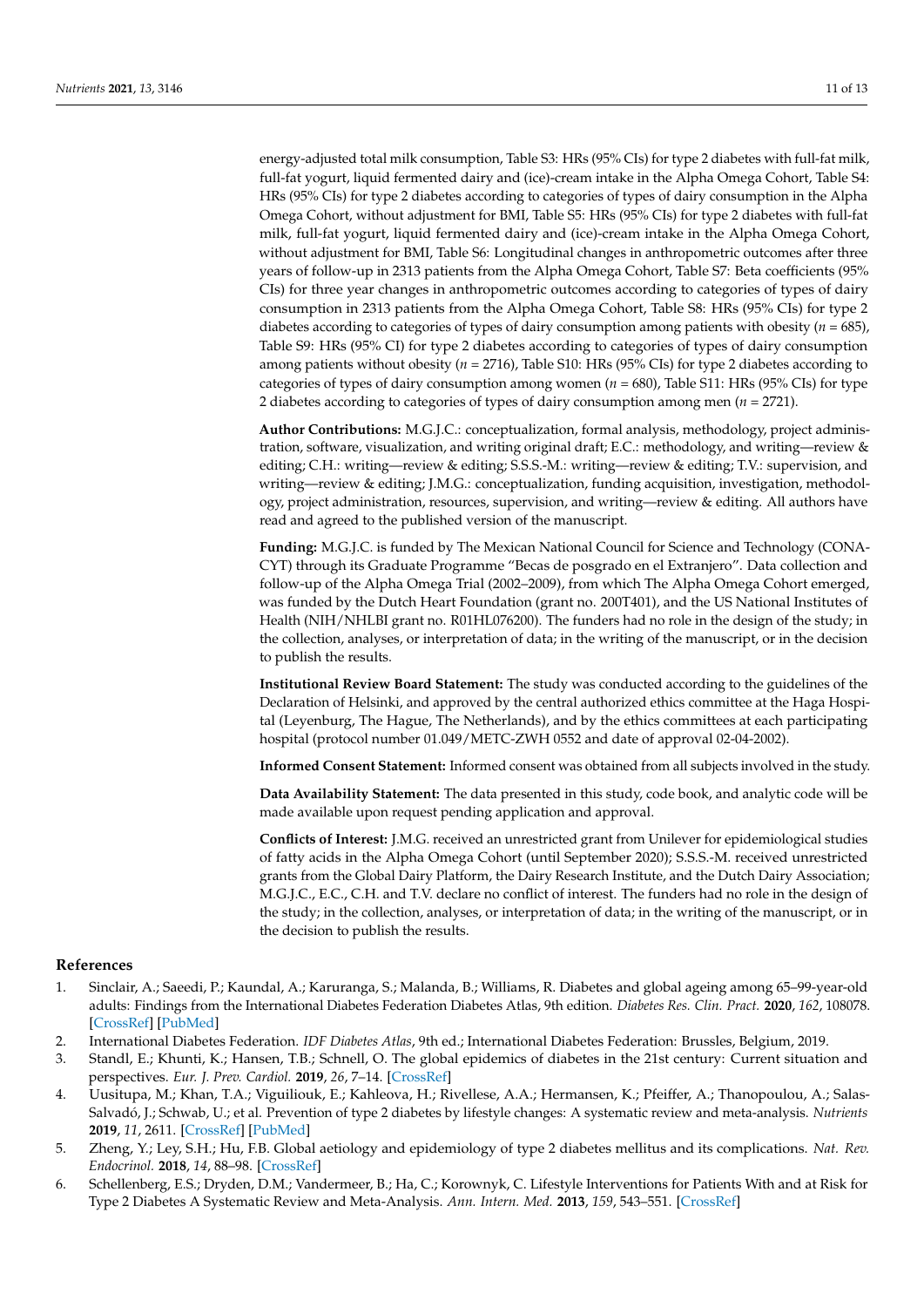- <span id="page-11-0"></span>7. Afshin, A.; Sur, P.J.; Fay, K.A.; Cornaby, L.; Ferrara, G.; Salama, J.S.; Mullany, E.C.; Abate, K.H.; Abbafati, C.; Abebe, Z.; et al. Health effects of dietary risks in 195 countries, 1990–2017: A systematic analysis for the Global Burden of Disease Study 2017. *Lancet* **2019**, *393*, 1958–1972. [\[CrossRef\]](http://doi.org/10.1016/S0140-6736(19)30041-8)
- <span id="page-11-1"></span>8. Lin, X.; Xu, Y.; Pan, X.; Xu, J.; Ding, Y.; Sun, X.; Song, X.; Ren, Y.; Shan, P.F. Global, regional, and national burden and trend of diabetes in 195 countries and territories: An analysis from 1990 to 2025. *Sci. Rep.* **2020**, *10*, 1–11. [\[CrossRef\]](http://doi.org/10.1038/s41598-020-71908-9)
- <span id="page-11-2"></span>9. Willett, W.C.; Ludwig, D.S. Milk and Health. *N. Engl. J. Med.* **2020**, *382*, 644–654. [\[CrossRef\]](http://doi.org/10.1056/NEJMra1903547)
- <span id="page-11-3"></span>10. Health Council of the Netherlands Dutch Dietary Guidelines 2015. Available online: [https://www.healthcouncil.nl/documents/](https://www.healthcouncil.nl/documents/advisory-reports/2015/11/04/dutch-dietary-guidelines-2015) [advisory-reports/2015/11/04/dutch-dietary-guidelines-2015](https://www.healthcouncil.nl/documents/advisory-reports/2015/11/04/dutch-dietary-guidelines-2015) (accessed on 17 June 2021).
- <span id="page-11-4"></span>11. U.S. Department of Agriculture. Economic Research Service. Food Availability (Per Capita) Data System. Available online: <https://www.ers.usda.gov/data-products/food-availability-per-capita-data-system/> (accessed on 17 June 2021).
- <span id="page-11-5"></span>12. Mozaffarian, D. Dairy Foods, Obesity, and Metabolic Health: The Role of the Food Matrix Compared with Single Nutrients. *Adv. Nutr.* **2019**, *10*, 917S–923S. [\[CrossRef\]](http://doi.org/10.1093/advances/nmz053)
- <span id="page-11-6"></span>13. Rice, B.H.; Cifelli, C.J.; Pikosky, M.A.; Miller, G.D. Dairy components and risk factors for cardiometabolic syndrome: Recent evidence and opportunities for future research. *Adv. Nutr.* **2011**, *2*, 396–407. [\[CrossRef\]](http://doi.org/10.3945/an.111.000646) [\[PubMed\]](http://www.ncbi.nlm.nih.gov/pubmed/22332081)
- <span id="page-11-7"></span>14. Gao, D.; Ning, N.; Wang, C.; Wang, Y.; Li, Q.; Meng, Z.; Liu, Y.; Li, Q. Dairy Products Consumption and Risk of Type 2 Diabetes: Systematic Review and Dose-Response Meta-Analysis. *PLoS ONE* **2013**, *8*, e73965. [\[CrossRef\]](http://doi.org/10.1371/journal.pone.0073965)
- <span id="page-11-9"></span>15. Gijsbers, L.; Ding, E.L.; Malik, V.S.; de Goede, J.; Geleijnse, J.M.; Soedamah-Muthu, S.S. Consumption of dairy foods and diabetes incidence: A dose-response meta-analysis of observational studies. *Am. J. Clin. Nutr.* **2016**, *103*, 1111–1124. [\[CrossRef\]](http://doi.org/10.3945/ajcn.115.123216)
- <span id="page-11-8"></span>16. Soedamah-Muthu, S.S.; de Goede, J. Dairy Consumption and Cardiometabolic Diseases: Systematic Review and Updated Meta-Analyses of Prospective Cohort Studies. *Curr. Nutr. Rep.* **2018**, *7*, 171–182. [\[CrossRef\]](http://doi.org/10.1007/s13668-018-0253-y) [\[PubMed\]](http://www.ncbi.nlm.nih.gov/pubmed/30406514)
- <span id="page-11-10"></span>17. Chen, M.; Sun, Q.; Giovannucci, E.; Mozaffarian, D.; Manson, J.A.E.; Willett, W.C.; Hu, F.B. Dairy consumption and risk of type 2 diabetes: 3 cohorts of US adults and an updated meta-analysis. *BMC Med.* **2014**, *12*, 1–14. [\[CrossRef\]](http://doi.org/10.1186/s12916-014-0215-1) [\[PubMed\]](http://www.ncbi.nlm.nih.gov/pubmed/25420418)
- 18. Drouin-Chartier, J.P.; Li, Y.; Ardisson Korat, A.V.; Ding, M.; Lamarche, B.; Manson, J.E.; Rimm, E.B.; Willett, W.C.; Hu, F.B. Changes in dairy product consumption and risk of type 2 diabetes: Results from 3 large prospective cohorts of US men and women. *Am. J. Clin. Nutr.* **2019**, *110*, 1201–1212. [\[CrossRef\]](http://doi.org/10.1093/ajcn/nqz180)
- <span id="page-11-11"></span>19. Drouin-Chartier, J.-P.; Brassard, D.; Tessier-Grenier, M.; Côté, J.A.; Labonté, M.-È.; Desroches, S.; Couture, P.; Lamarche, B. Systematic Review of the Association between Dairy Product Consumption and Risk of Cardiovascular-Related Clinical Outcomes. *Adv. Nutr. An. Int. Rev. J.* **2016**, *7*, 1026–1040. [\[CrossRef\]](http://doi.org/10.3945/an.115.011403)
- <span id="page-11-12"></span>20. Sijtsma, F.P.C.; Soedamah-Muthu, S.S.; De Goede, J.; Oude Griep, L.M.; Geleijnse, J.M.; Giltay, E.J.; De Boer, M.J.; Jacobs, D.R.; Kromhout, D. Healthy eating and lower mortality risk in a large cohort of cardiac patients who received state-of-the-art drug treatment. *Am. J. Clin. Nutr.* **2015**, *102*, 1527–1533. [\[CrossRef\]](http://doi.org/10.3945/ajcn.115.112276)
- <span id="page-11-13"></span>21. Cruijsen, E.; Jacobo Cejudo, M.G.; Küpers, L.K.; Busstra, M.C.; Geleijnse, J.M. Dairy consumption and mortality after myocardial infarction: A prospective analysis in the Alpha Omega Cohort. *Am. J. Clin. Nutr.* **2021**, *114*, 59–69. [\[CrossRef\]](http://doi.org/10.1093/ajcn/nqab026)
- <span id="page-11-14"></span>22. Kromhout, D.; Giltay, E.J.; Geleijnse, J.M. n-3 Fatty Acids and Cardiovascular Events after Myocardial Infarction. *N. Engl. J. Med.* **2010**, *363*, 2015–2026. [\[CrossRef\]](http://doi.org/10.1056/NEJMoa1003603) [\[PubMed\]](http://www.ncbi.nlm.nih.gov/pubmed/20929341)
- <span id="page-11-15"></span>23. Geleijnse, J.M.; Giltay, E.J.; Schouten, E.G.; de Goede, J.; Oude Griep, L.M.; Teitsma-Jansen, A.M.; Katan, M.B.; Kromhout, D. Effect of low doses of n-3 fatty acids on cardiovascular diseases in 4837 post-myocardial infarction patients: Design and baseline characteristics of the Alpha Omega Trial. *Am. Heart J.* **2010**, *159*, 539–546.e2. [\[CrossRef\]](http://doi.org/10.1016/j.ahj.2009.12.033)
- <span id="page-11-16"></span>24. Feunekes, G.I.J.; Van Staveren, W.A.; De Vries, J.H.M.; Burema, J.; Hautvast, J.G.A.J. Relative and biomarker-based validity of a food-frequency questionnaire estimating intake of fats and cholesterol. *Am. J. Clin. Nutr.* **1993**, *58*, 489–496. [\[CrossRef\]](http://doi.org/10.1093/ajcn/58.4.489) [\[PubMed\]](http://www.ncbi.nlm.nih.gov/pubmed/8379504)
- <span id="page-11-17"></span>25. Feunekes, I.J.; Van Staveren, W.A.; Graveland, F.; De Vos, J.; Burema, J. Reproducibility of a semiquantitative food frequency questionnaire to assess the intake of fats and cholesterol in the Netherlands. *Int. J. Food Sci. Nutr.* **1995**, *46*, 117–123. [\[CrossRef\]](http://doi.org/10.3109/09637489509012539) [\[PubMed\]](http://www.ncbi.nlm.nih.gov/pubmed/7621083)
- <span id="page-11-18"></span>26. National Institute for Public Health and the Environment (RIVM). Nederlands Voedingsstoffenbestand (NEVO) (Dutch Food Composition Database). Available online: <https://www.rivm.nl/en/dutch-food-composition-database/publications> (accessed on 20 May 2021).
- <span id="page-11-19"></span>27. World Health Organization; International Diabetes Federation. *Definition and Diagnosis of Diabetes Mellitus and Intermediate Hyperglycaemia: Report of a WHO/IDF Consultation*; World Health Organization: Geneva, Switzerland, 2006; pp. 1–46.
- <span id="page-11-20"></span>28. Pertiwi, K.; Wanders, A.J.; Harbers, M.C.; Küpers, L.K.; Soedamah-Muthu, S.S.; De Goede, J.; Zock, P.L.; Geleijnse, J.M. Plasma and dietary linoleic acid and 3-year risk of type 2 diabetes after myocardial infarction: A prospective analysis in the Alpha Omega Cohort. *Diabetes Care* **2020**, *43*, 358–365. [\[CrossRef\]](http://doi.org/10.2337/dc19-1483)
- <span id="page-11-21"></span>29. Schult, A.J.; Schonten, E.G.; Westerterp, K.R.; Saris, W.H.M. Validity of the Physical Activity Scale for the Elderly (PASE): According to energy expenditure assessed by the doubly labeled water method. *J. Clin. Epidemiol.* **1997**, *50*, 541–546. [\[CrossRef\]](http://doi.org/10.1016/S0895-4356(97)00010-3)
- <span id="page-11-22"></span>30. World Health Organization Collaborating Centre for Drug Statistics Methodology. *Anatomical Therapeutic Chemical Classification System (ATC)*; WHO: Oslo, Norway, 2009.
- <span id="page-11-23"></span>31. Willett, W.C.; Howe, G.R.; Kushi, L.H. Adjustment for total energy intake in epidemiologic studies. *Am. J. Clin. Nutr.* **1997**, *65*, 1220–1228. [\[CrossRef\]](http://doi.org/10.1093/ajcn/65.4.1220S)
- <span id="page-11-24"></span>32. Salas-Salvadó, J.; Guasch-Ferré, M.; Díaz-López, A.; Babio, N. Yogurt and Diabetes: Overview of Recent Observational Studies. *J. Nutr.* **2017**, *147*, 1452S–1461S. [\[CrossRef\]](http://doi.org/10.3945/jn.117.248229)